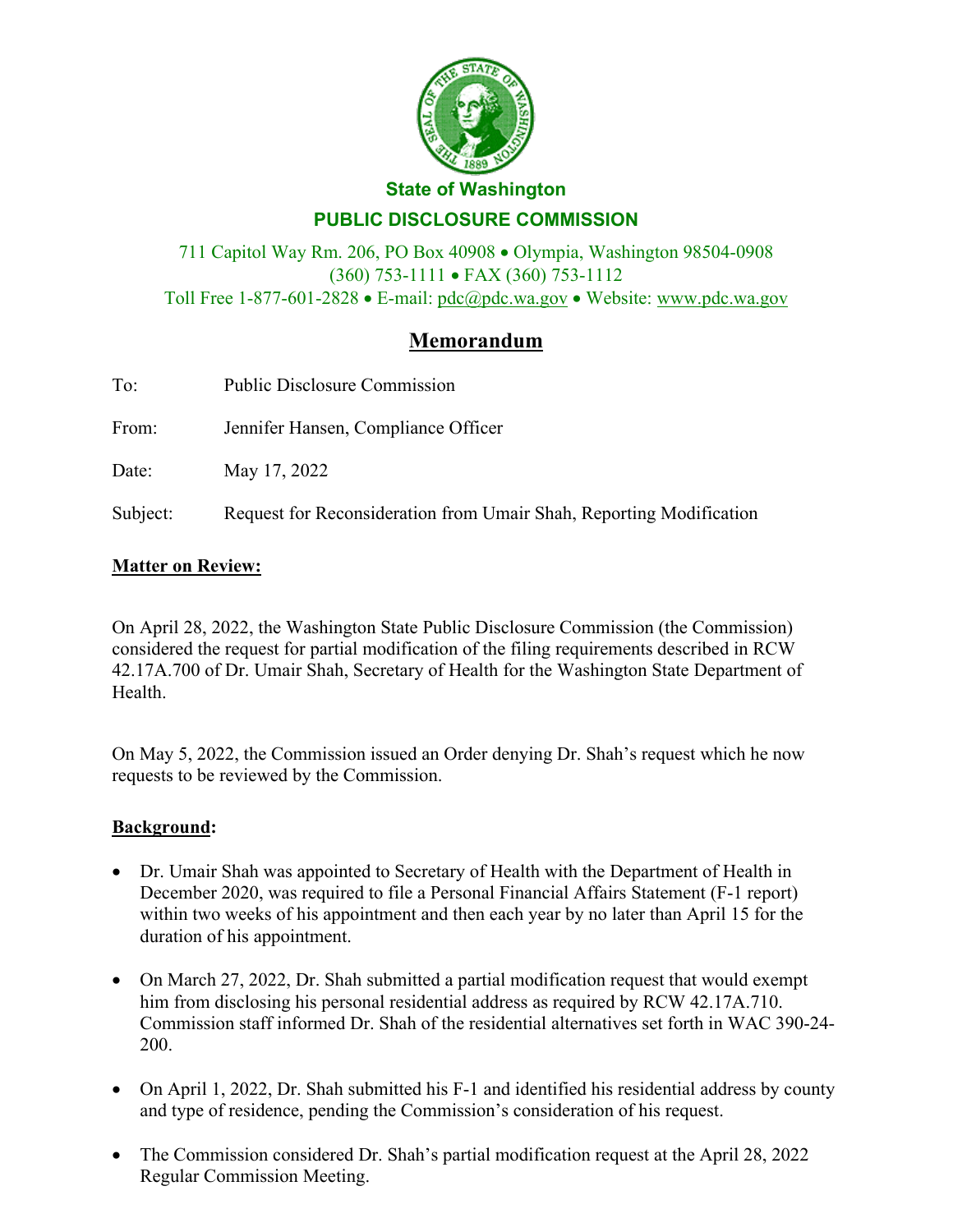- Compliance Officer, Jennifer Hansen presented the matter to the Commission and Dr. Shah participated via video conference and provided verbal testimony.
- The Commission denied Dr. Shah's request and issued an Order on May 5, 2022 via electronic mail. **[Exhibit A]**

## **Request for Reconsideration:**

- Dr. Umair Shah sent an email to PDC staff on May 11, 2022, requesting an appeal of the Commission's May 5, 2022 Order denying his partial reporting modification. **[Exhibit B]**
- Staff replied to Dr. Shah's email on May 11, 2022, to confirm that his request for an appeal had been received and requested that he send additional written information as to the reason for his appeal pursuant to WAC 390-37-150.
- On May 17, 2022, Dr. Shah sent a supplement to his original request stating that his request is being made to presentation of factual information related to his safety concerns that were not available for the Commission's consideration at the April 28, 2022 meeting. **[Exhibit C]**
- On May 17, 2022, PDC staff served Dr. Shah by email with a hearing notice for a Reconsideration Proceeding to be held on May 26, 2022, concerning Dr. Shah's Request for a Reconsideration of the Order entered on May 5, 2022. **[Exhibit D]**
- On May 18, 2022, Dr. Shah requested a closed hearing pursuant to WAC 390-28-080, to consider the facts of his request.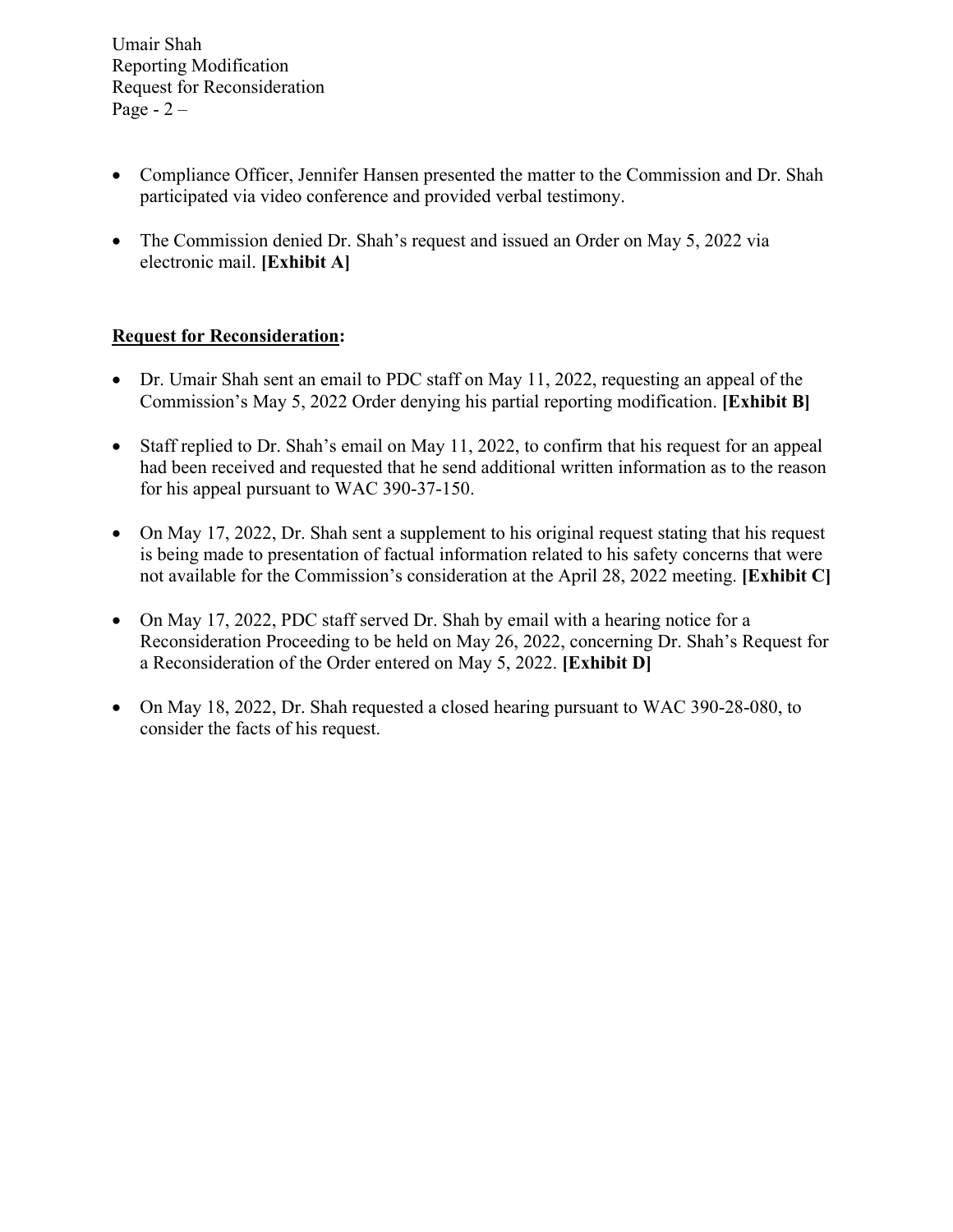Umair Shah Reporting Modification Request for Reconsideration Page - 3 –

# **Exhibit List**:

- **Exhibit A** Umair Shah Final Order denying request; entered May 5, 2022
- **Exhibit B** Written Request for Review of Order, Dated May 11, 2022
- **Exhibit C** Written Request Supplement, Dated May 17, 2022
- **Exhibit D** Reconsideration Hearing Notice, Dated May 17, 2022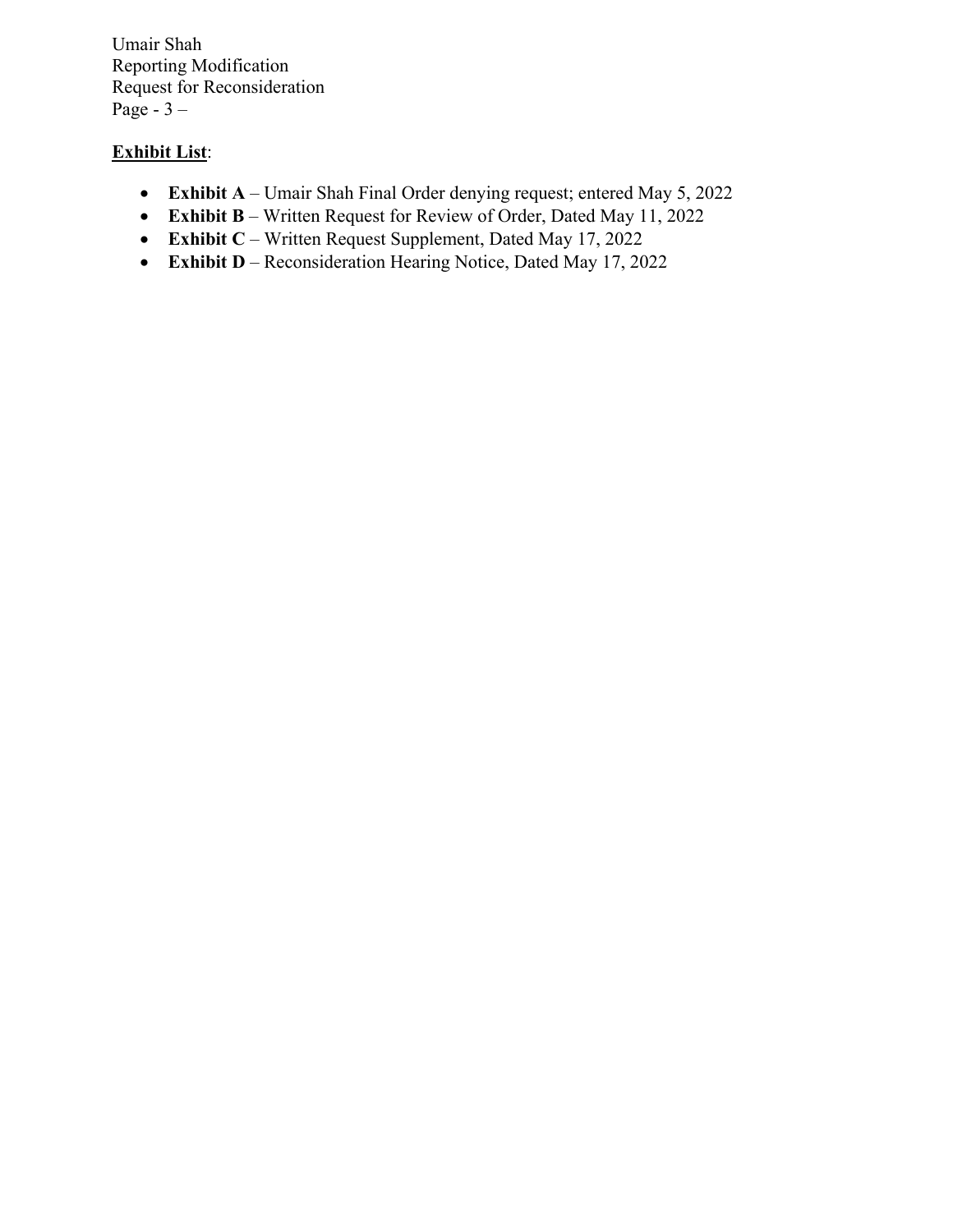# PDC Exhibit A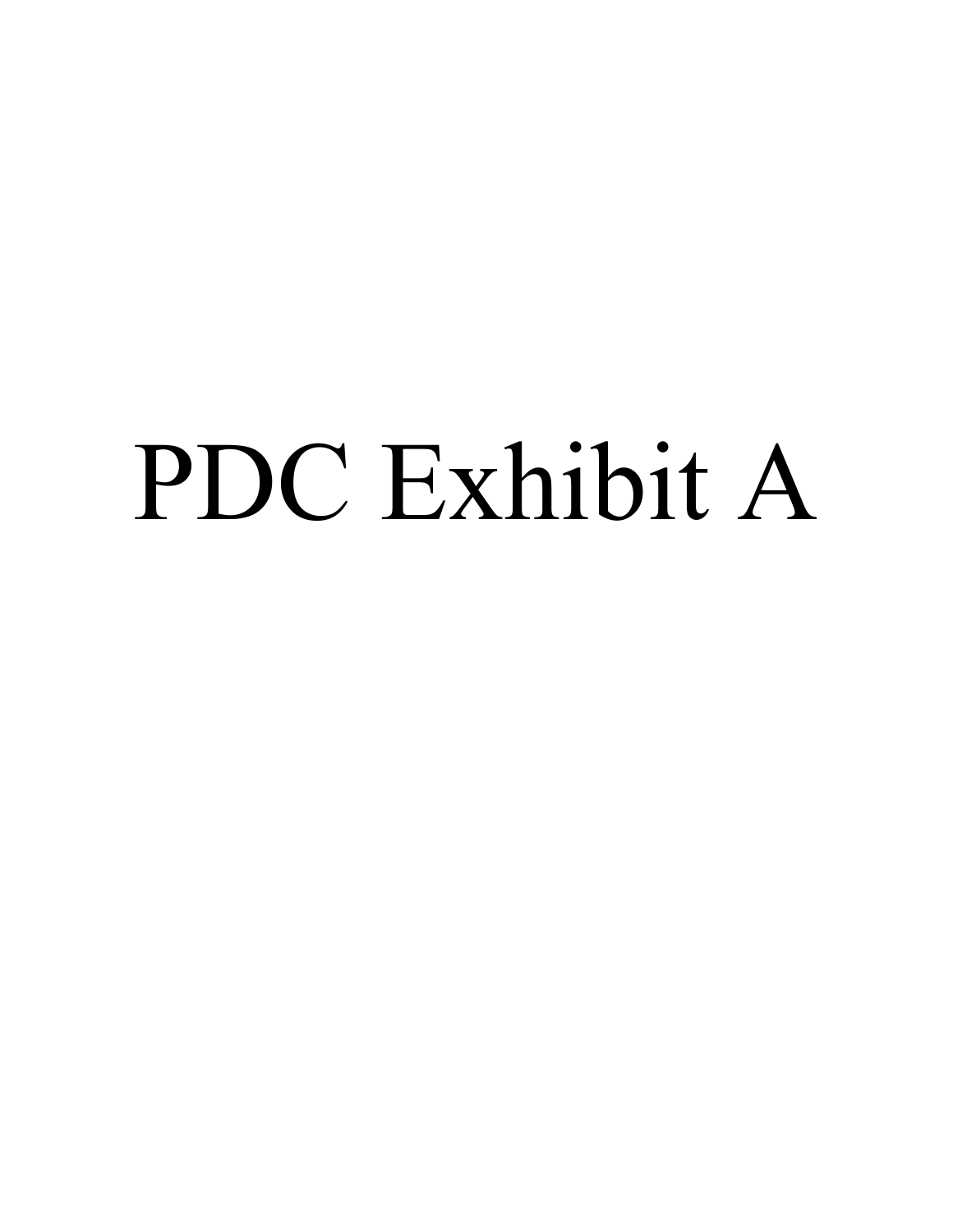| 1      |                                                                                             |                                                              |                                                                                    |
|--------|---------------------------------------------------------------------------------------------|--------------------------------------------------------------|------------------------------------------------------------------------------------|
| 2      |                                                                                             |                                                              |                                                                                    |
| 3<br>4 | BEFORE THE PUBLIC DISCLOSURE COMMISSION<br>OF THE STATE OF WASHINGTON                       |                                                              |                                                                                    |
| 5      | IN RE UMAIR SHAH                                                                            |                                                              |                                                                                    |
| 6      |                                                                                             | APPLICATION FOR MODIFICATION                                 | <b>FINAL ORDER</b>                                                                 |
| 7      | OF THE DISCLOSURE REQUIREMENTS<br>OF RCW 42.17A.710.                                        |                                                              |                                                                                    |
| 8      |                                                                                             |                                                              |                                                                                    |
| 9      | This matter came before the Washington State Public Disclosure Commission (the              |                                                              |                                                                                    |
| 10     | Commission) upon application by Umair Shah. Proceedings were held on April 28, 2022         |                                                              |                                                                                    |
| 11     | remotely in Olympia, Washington by live audio and online transmission. Consideration of the |                                                              |                                                                                    |
| 12     | request was made pursuant to RCW 42.17A.120 and chapter 390-28 WAC. The applicant           |                                                              |                                                                                    |
| 13     | participated via video conference at the hearing.                                           |                                                              |                                                                                    |
| 14     |                                                                                             |                                                              | The applicant requests exemption from disclosing a personal residential address as |
| 15     |                                                                                             | identified in the attached Modification Request Cover Sheet. |                                                                                    |
| 16     |                                                                                             |                                                              | <b>FINDINGS OF FACT</b>                                                            |
|        | Based upon the Modification Application, the Commission makes the following Findings        |                                                              |                                                                                    |
| 17     |                                                                                             |                                                              |                                                                                    |
| 18     | of Fact.                                                                                    |                                                              |                                                                                    |
| 19     | 1.                                                                                          |                                                              | The applicant is subject to the disclosure requirements of RCW 42.17A.710.         |
| 20     | 2.                                                                                          |                                                              | The applicant has not previously been granted the requested reporting              |
| 21     |                                                                                             | modification.                                                |                                                                                    |
| 22     | 3.                                                                                          |                                                              | The applicant attests that the facts contained in the application are true and     |
| 23     |                                                                                             | correct.                                                     |                                                                                    |
| 24     | 4.                                                                                          |                                                              | The applicant does not meet the qualifications for a reporting modification        |
| 25     |                                                                                             | established by the Commission in WAC 390-28-100(1)(d).       |                                                                                    |
| 26     | 111                                                                                         |                                                              |                                                                                    |
| 27     | 111                                                                                         |                                                              |                                                                                    |
| 28     | 111                                                                                         |                                                              |                                                                                    |
|        | FINAL ORDER - 1                                                                             |                                                              |                                                                                    |
|        |                                                                                             |                                                              |                                                                                    |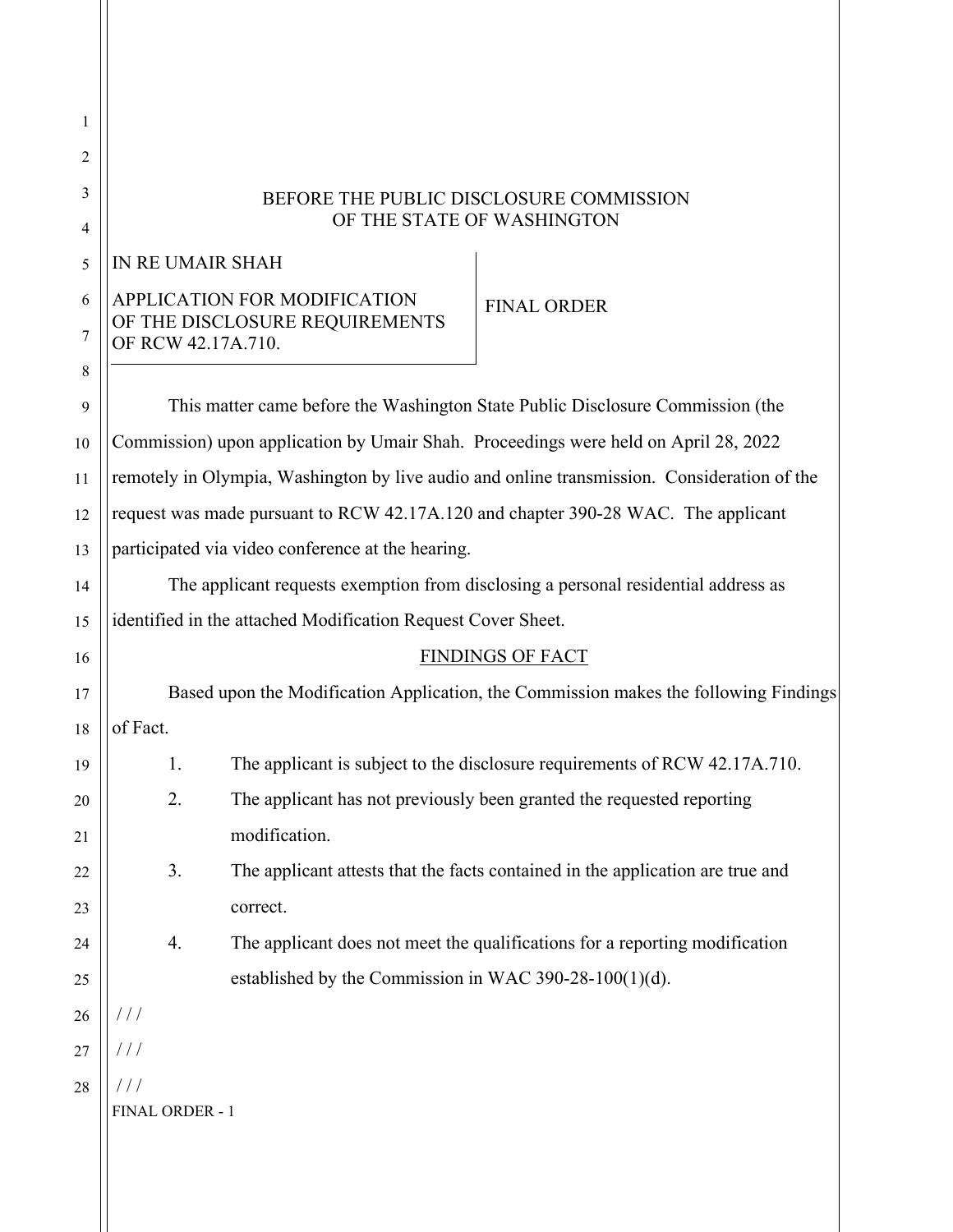| 1              | <b>CONCLUSIONS OF LAW</b>                                                                   |  |
|----------------|---------------------------------------------------------------------------------------------|--|
| $\overline{c}$ | Having made these Findings of Fact, the Commission makes the following Conclusions          |  |
| 3              | of Law:                                                                                     |  |
| 4              | Literal compliance with all provisions of RCW 42.17A.710 would not work a<br>1.             |  |
| 5              | manifestly unreasonable hardship on the applicant.                                          |  |
| 6              | 2.<br>Limited suspension or modification of the reporting requirements as specified in      |  |
| 7              | the Order would frustrate the purposes of the Act in this particular case.                  |  |
| 8              | ORDER                                                                                       |  |
| 9              | Having made these Findings of Fact and Conclusions of Law, the Commission issues the        |  |
| 10             | following Order:                                                                            |  |
| 11             | For the Statements of Financial Affairs prospectively covering calendar year 2021 as        |  |
| 12             | specified in the attached Modification Request Cover Sheet:                                 |  |
| 13             | The request for modification is denied.<br>1.                                               |  |
| 14             | In all other matters required to be reported, the applicant shall comply in full with<br>2. |  |
| 15             | the disclosure requirements of RCW 42.17A.                                                  |  |
| 16             |                                                                                             |  |
| 17             | Dated this 5th day of May, 2022.                                                            |  |
| 18             | For the Commission                                                                          |  |
| 19             | Electronically Signed: Peter Frey Lavallee                                                  |  |
| 20             | Peter Frey Lavallee<br><b>Executive Director</b>                                            |  |
| 21             |                                                                                             |  |
| 22             |                                                                                             |  |
| 23             |                                                                                             |  |
| 24             |                                                                                             |  |
| 25             |                                                                                             |  |
| 26             |                                                                                             |  |
| 27             |                                                                                             |  |
| 28             |                                                                                             |  |
|                | FINAL ORDER - 2                                                                             |  |
|                |                                                                                             |  |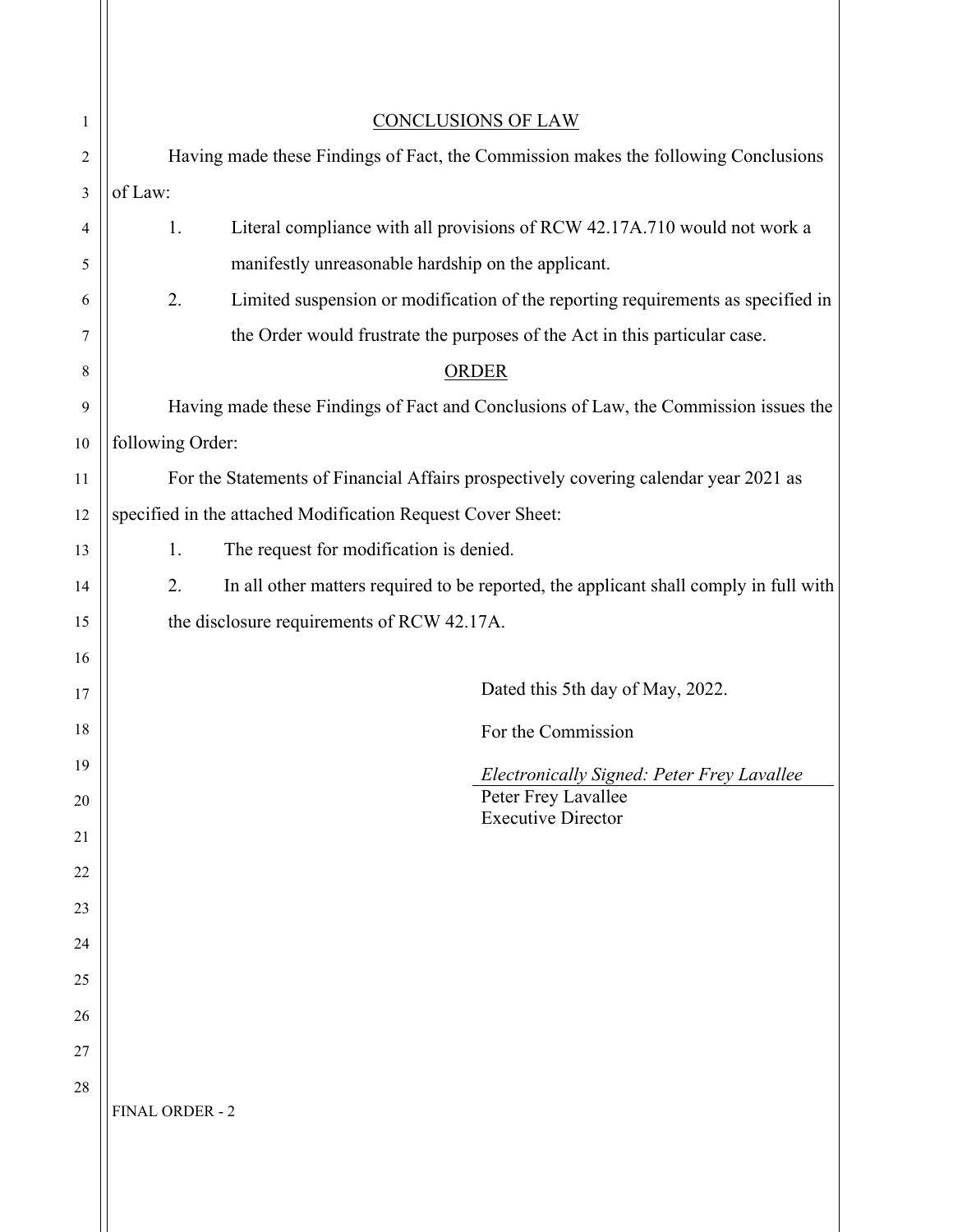# INFORMATION ABOUT APPEALS AND ENFORCEMENT OF FINAL **ORDERS**

#### RECONSIDERATION OF ORDER - BY THE COMMISSION

Pursuant to the provisions of RCW 34.05.470 and WAC 390-37-150, you may file a petition for reconsideration with the PDC within ten (10) days from the date this order is served upon you. Any petition for reconsideration must state the specific grounds for the relief requested and be limited to those set forth in WAC 390-37-150. Petitions must be submitted electronically to pdc@pdc.wa.gov.

#### RESPONDENT'S APPEAL RIGHTS – SUPERIOR COURT

You have the right to appeal any adverse action against you in this order to Superior Court, pursuant to the Petition for Judicial Review provisions of RCW 34.05.514 *et seq*. Any Petition for Judicial Review of this order must be filed with the court as provided by RCW 34.05.514, and also served upon the Commission, the Office of the Attorney General, and all parties of record within thirty (30) days after this order is served upon you. *See* RCW 34.05.542.

#### CITIZEN APPEAL RIGHTS – SUPERIOR COURT

Pursuant to the provisions of RCW 42.17A.120(5), any citizen may bring an action in Thurston County Superior Court to contest any order entered under RCW 42.17A.120 within one year from the date the order is entered.

FINAL ORDER - 3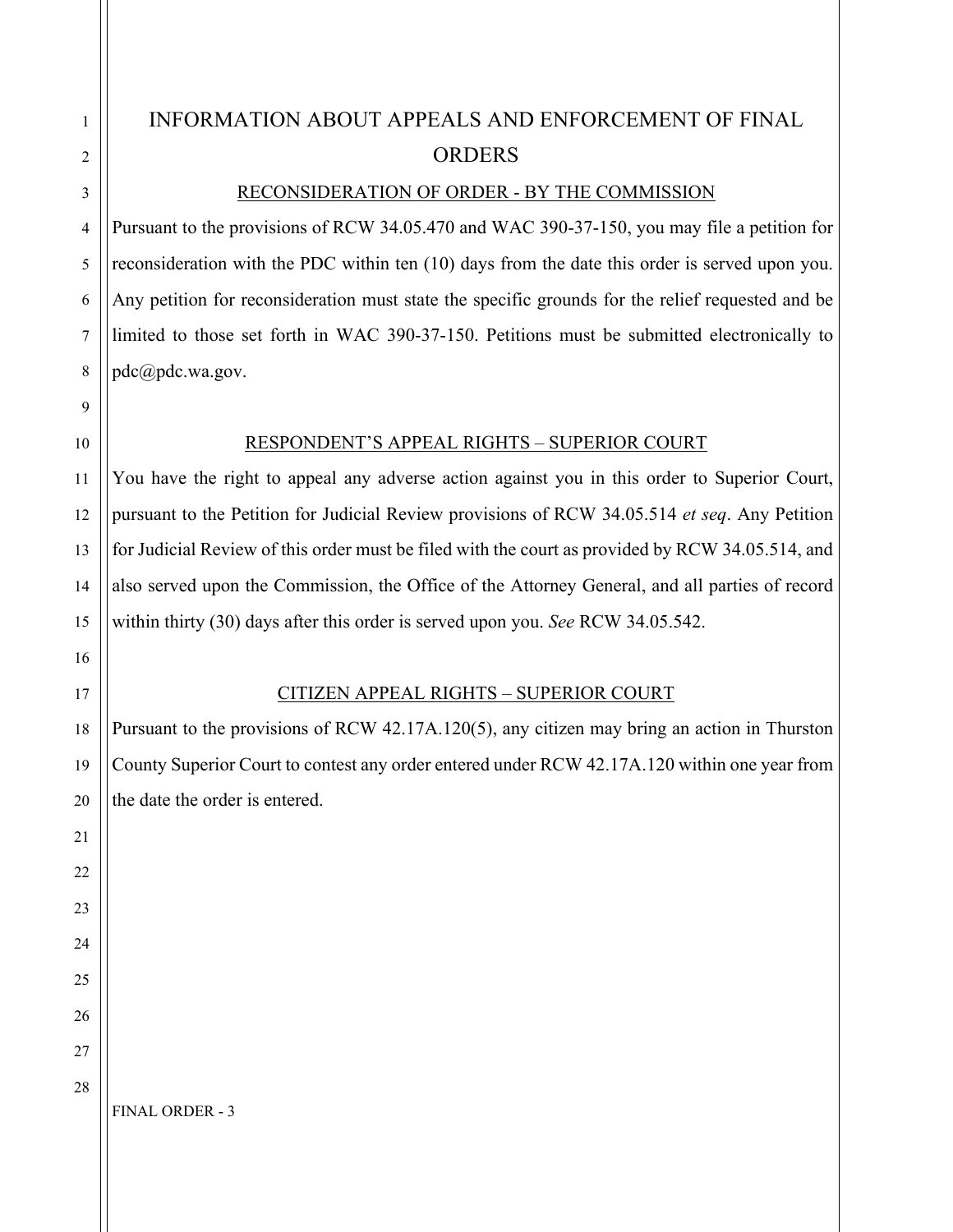# **MODIFICATION REQUEST COVER SHEET**

| <b>Name of Filer</b>                              | <b>UMAIR SHAH</b>                                                                                                                                                                                                                                                                                                                                                                                                                                                                                                                                                                                                                                                                                                                                                                                                                                                                                                                                                                                                                                                                                                                                                                                                                                                                                                                              |  |
|---------------------------------------------------|------------------------------------------------------------------------------------------------------------------------------------------------------------------------------------------------------------------------------------------------------------------------------------------------------------------------------------------------------------------------------------------------------------------------------------------------------------------------------------------------------------------------------------------------------------------------------------------------------------------------------------------------------------------------------------------------------------------------------------------------------------------------------------------------------------------------------------------------------------------------------------------------------------------------------------------------------------------------------------------------------------------------------------------------------------------------------------------------------------------------------------------------------------------------------------------------------------------------------------------------------------------------------------------------------------------------------------------------|--|
| <b>Reporting Period</b>                           | Annual report - calendar year 2021<br>$\boxtimes$<br>Appointee/Candidate report                                                                                                                                                                                                                                                                                                                                                                                                                                                                                                                                                                                                                                                                                                                                                                                                                                                                                                                                                                                                                                                                                                                                                                                                                                                                |  |
| <b>Type of Request</b>                            | <b>New</b><br>⊠<br>Renewal with No Change<br>⊔<br><b>Full Commission Approval</b><br><b>Renewal with Change</b>                                                                                                                                                                                                                                                                                                                                                                                                                                                                                                                                                                                                                                                                                                                                                                                                                                                                                                                                                                                                                                                                                                                                                                                                                                |  |
| <b>Office</b><br><b>Held/Sought &amp;</b><br>Term | Secretary of Health (State Agency Director), Department of Health<br>Appointed in December 2020                                                                                                                                                                                                                                                                                                                                                                                                                                                                                                                                                                                                                                                                                                                                                                                                                                                                                                                                                                                                                                                                                                                                                                                                                                                |  |
| <b>Application</b><br>Rule(s)                     | Income & Ownership Interest: WAC 390-28-100(b)<br>Personal Residence: WAC 390-28-100(1)(d)<br>⊠<br>Attorney: WAC 390-28-100(1)(e)(i)<br>Judge / Judicial Candidate: WAC 390-28-100(1)(e)(ii)<br>Spousal: WAC 390-28-100(1)(e)(iv)<br>Other: WAC 390-28-100                                                                                                                                                                                                                                                                                                                                                                                                                                                                                                                                                                                                                                                                                                                                                                                                                                                                                                                                                                                                                                                                                     |  |
| <b>Explanation of</b><br>Rule(s)                  | Personal residence - Real property. Regarding reporting the<br>information otherwise required by RCW 42.17A.710 (1)(h) through<br>$(k)$ :<br>(i) Under WAC 390-24-200, the filer must list the street address of<br>each parcel, the assessor's parcel number, the abbreviated legal<br>description appearing on property tax statements, or the complete<br>legal description. Each property description must be followed by the<br>name of the county in which the property is located.<br>(ii) No modification will be necessary if the filer describes the real<br>property using one of the alternatives in WAC 390-24-200, plus the<br>name of the county. Judges, prosecutors, or sheriffs may describe a<br>personal residence in the alternative manner provided under<br>RCW 42.17A.710(2), and WAC 390-24-200 without a modification.<br>(iii) A modification will be required if the filer seeks some other<br>means to describe reportable real property including the personal<br>residence of the filer. The commission may consider and grant such<br>a modification to amend the description of a residential address to<br>the extent necessary to protect the applicant or an immediate family<br>member who has received a threat, has obtained a no contact order,<br>or has presented a similar personal safety concern. |  |
| <b>Supporting</b><br>Documents<br>(attached)      | Amended F-1 (filed April 13, 2022)<br>$\boxtimes$<br>Current F-1 (filed April 1, 2022)<br>⊠<br><b>Modification Application</b><br>⊠                                                                                                                                                                                                                                                                                                                                                                                                                                                                                                                                                                                                                                                                                                                                                                                                                                                                                                                                                                                                                                                                                                                                                                                                            |  |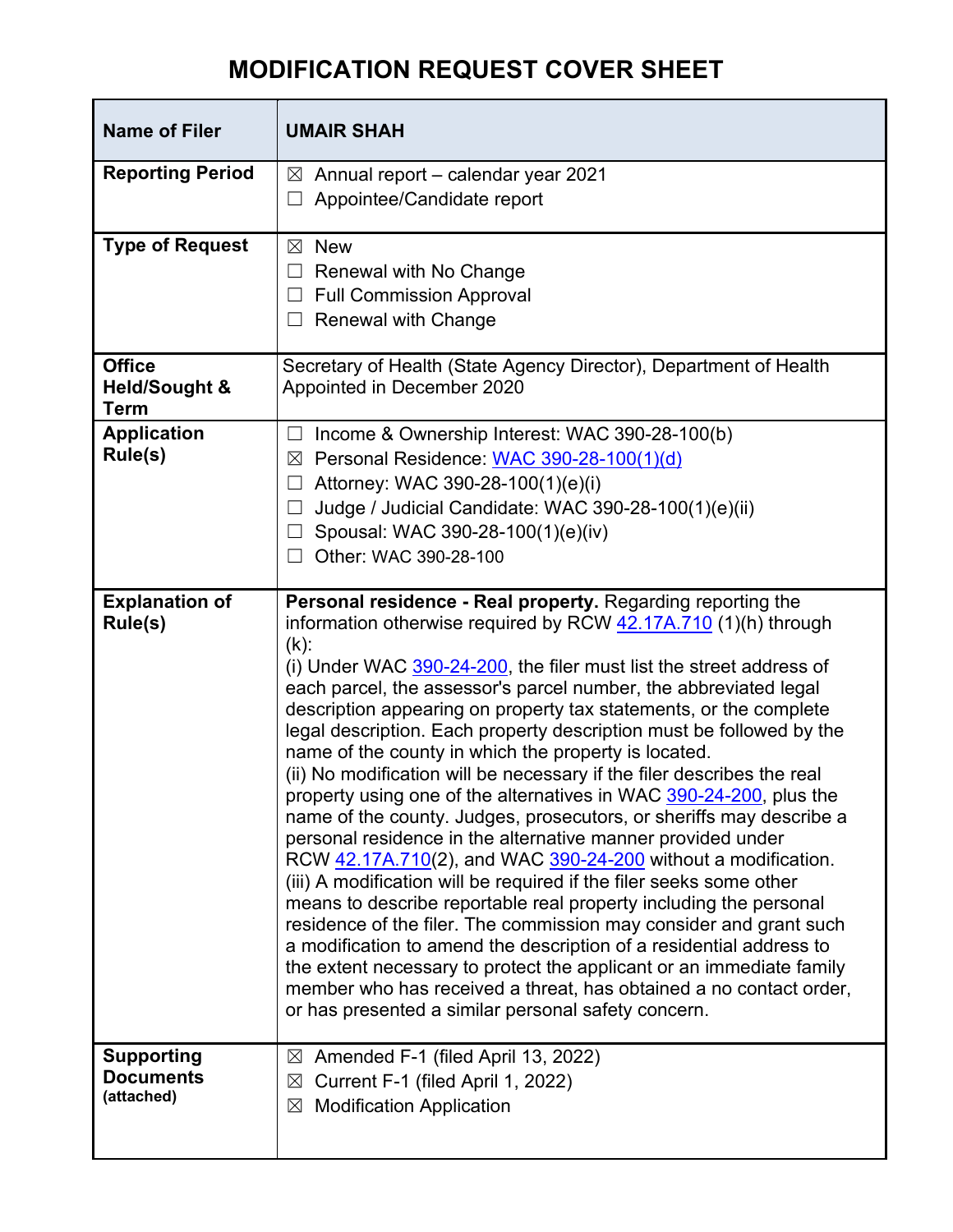| Reason(s) for<br><b>Modification</b><br>(as stated by<br>filer) | Dr. Umair Shah is requesting a partial reporting modification that<br>would exempt him from disclosing his residential address on his<br>Personal Financial Affairs Statement (F-1 report) covering calendar<br>year 2021, due to safety concerns.<br>In his application, Dr. Shah stated that as a public health official, he<br>is the target of potential threats to himself and his family. Dr. Shah<br>included a specific news clip demonstrating his concerns.                                                                                                                                            |
|-----------------------------------------------------------------|------------------------------------------------------------------------------------------------------------------------------------------------------------------------------------------------------------------------------------------------------------------------------------------------------------------------------------------------------------------------------------------------------------------------------------------------------------------------------------------------------------------------------------------------------------------------------------------------------------------|
| <b>Other Issues</b>                                             | Dr. Shah's request could be granted for up to three years as<br>allowed in RCW 42.17A.120(1).<br>Dr. Shah has agreed to recuse himself if there is a conflict of<br>interest between his duties as an appointed official and his personal<br>interests.<br>PDC staff have informed Dr. Shah of the residential address<br>alternatives set forth in WAC 390-24-200.<br>Dr. Shah's records would be exempt from public disclosure if the<br>Commission finds in accordance with RCW 42.17A.120 and WAC<br>390-28-080 that disclosure of such information would present a<br>personal risk to a reasonable person. |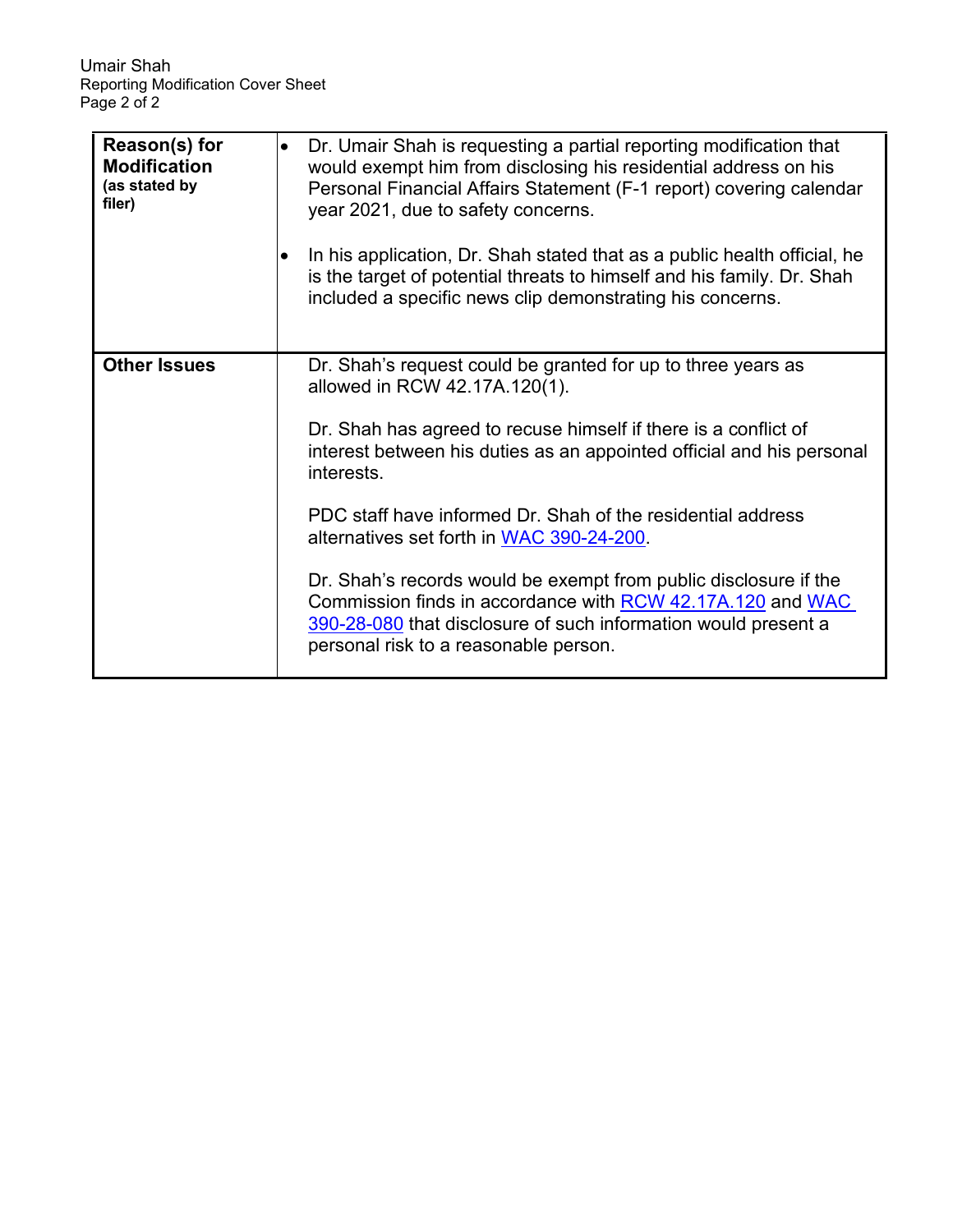# PDC Exhibit B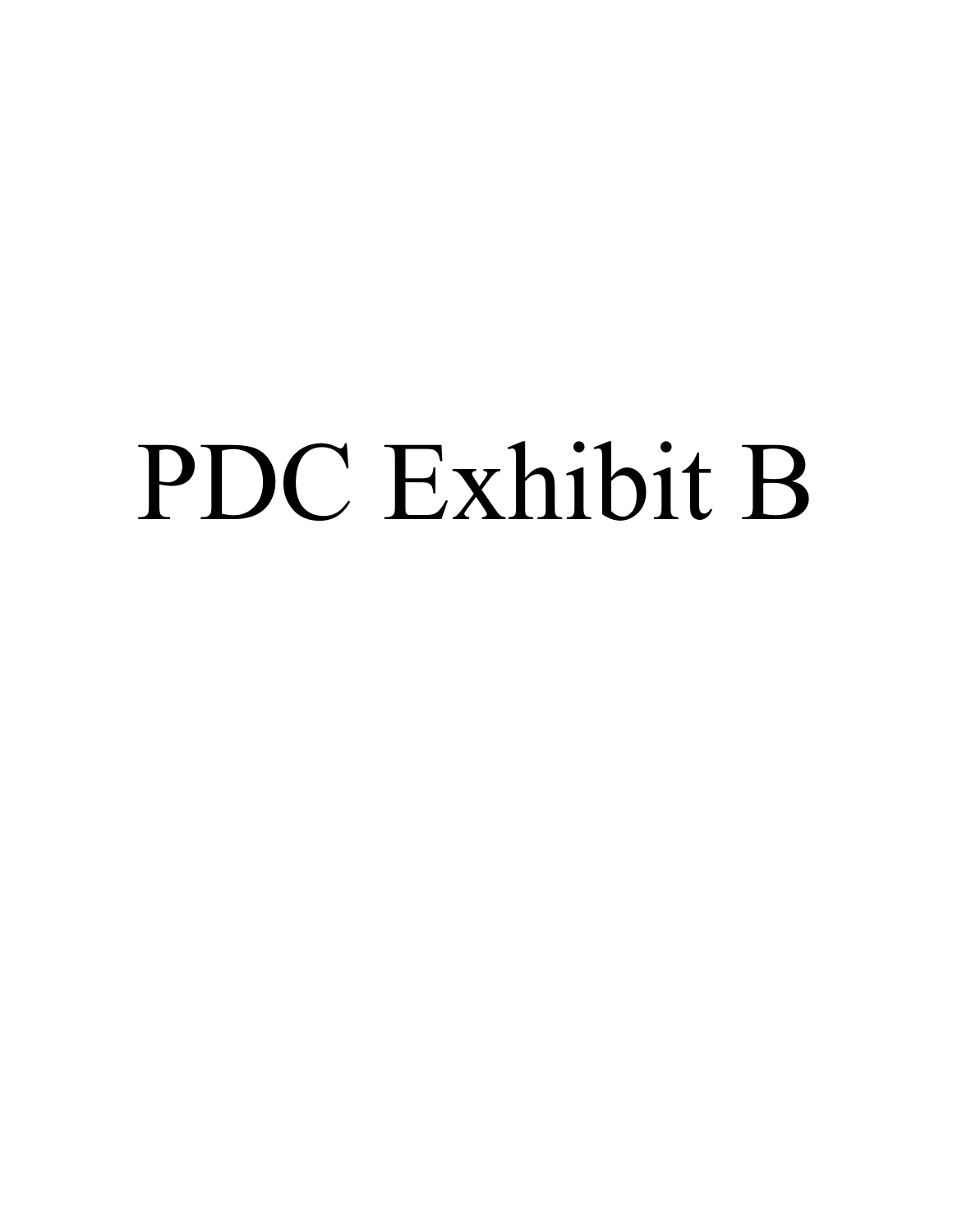## **[Ushahmd](https://wapdc.freshdesk.com/a/contacts/13059241044)** replied

*(Wed, 11 May 2022 at 11:10 AM)*

To:"PDC Support" <pdc@pdc.wa.gov>

External Email

Hi Jennifer -

Yes I would like to appeal for the May date.

Thank you.

Best,

Umair S.

*--*

*Umair A. Shah, MD, MPH The Great Pacific Northwest!*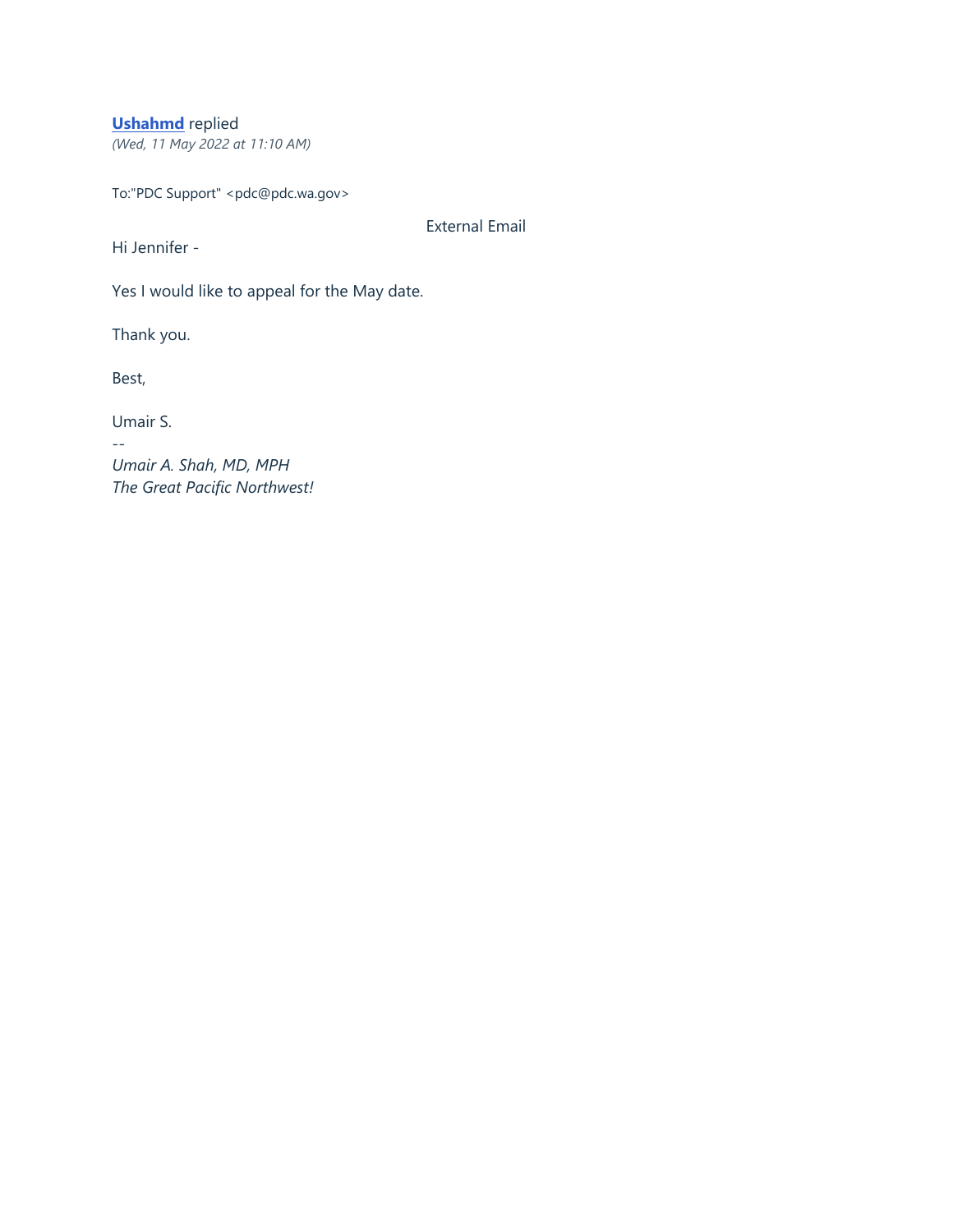# PDC Exhibit C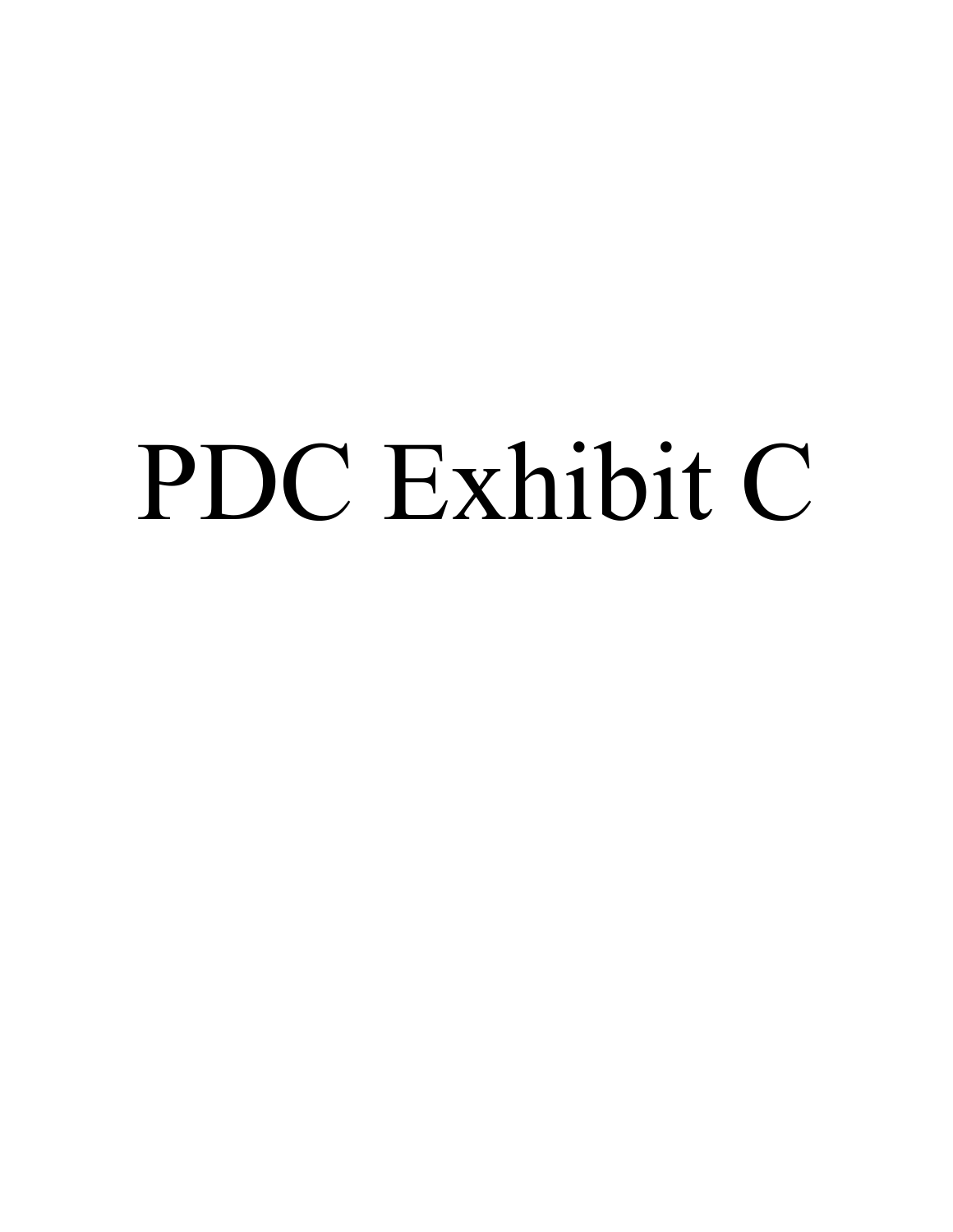**[Ushahmd](https://wapdc.freshdesk.com/a/contacts/13059241044)** replied

*(Tue, 17 May 2022 at 6:55 AM)*

To:"PDC Support" <pdc@pdc.wa.gov>

External Email

Hi Jennifer,

Good morning, apologies for not seeing this email until this morning.

As discussed, I am requesting an additional review of my exemption application because I believe the commission did not have access to additional information that would be pertinent to this matter.

I look forward to being able to share this at the upcoming hearing. Let me know if you have any additional questions.

Thank you.

Best,

Umair S.

*--*

*Umair A. Shah, MD, MPH The Great Pacific Northwest!*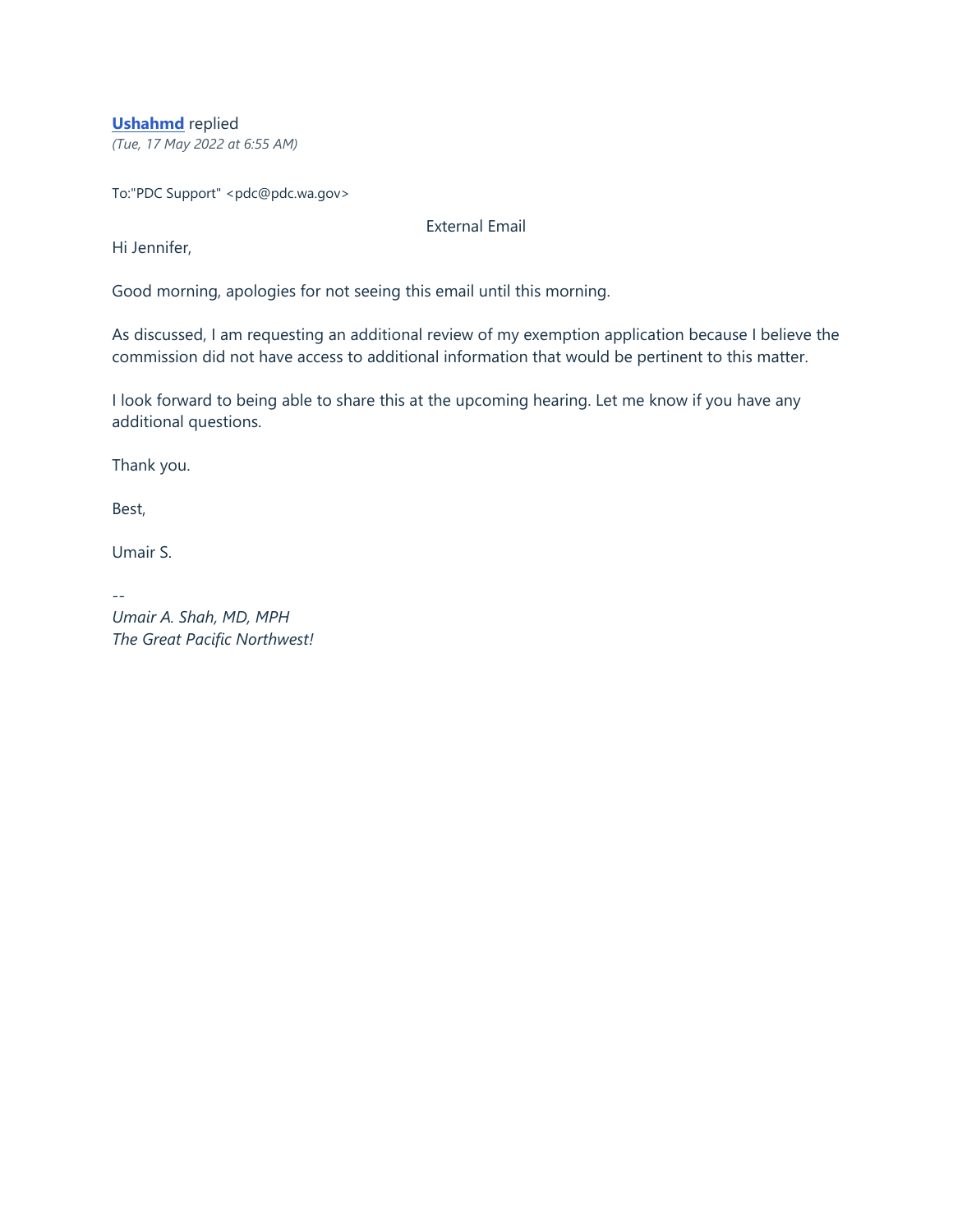# PDC Exhibit D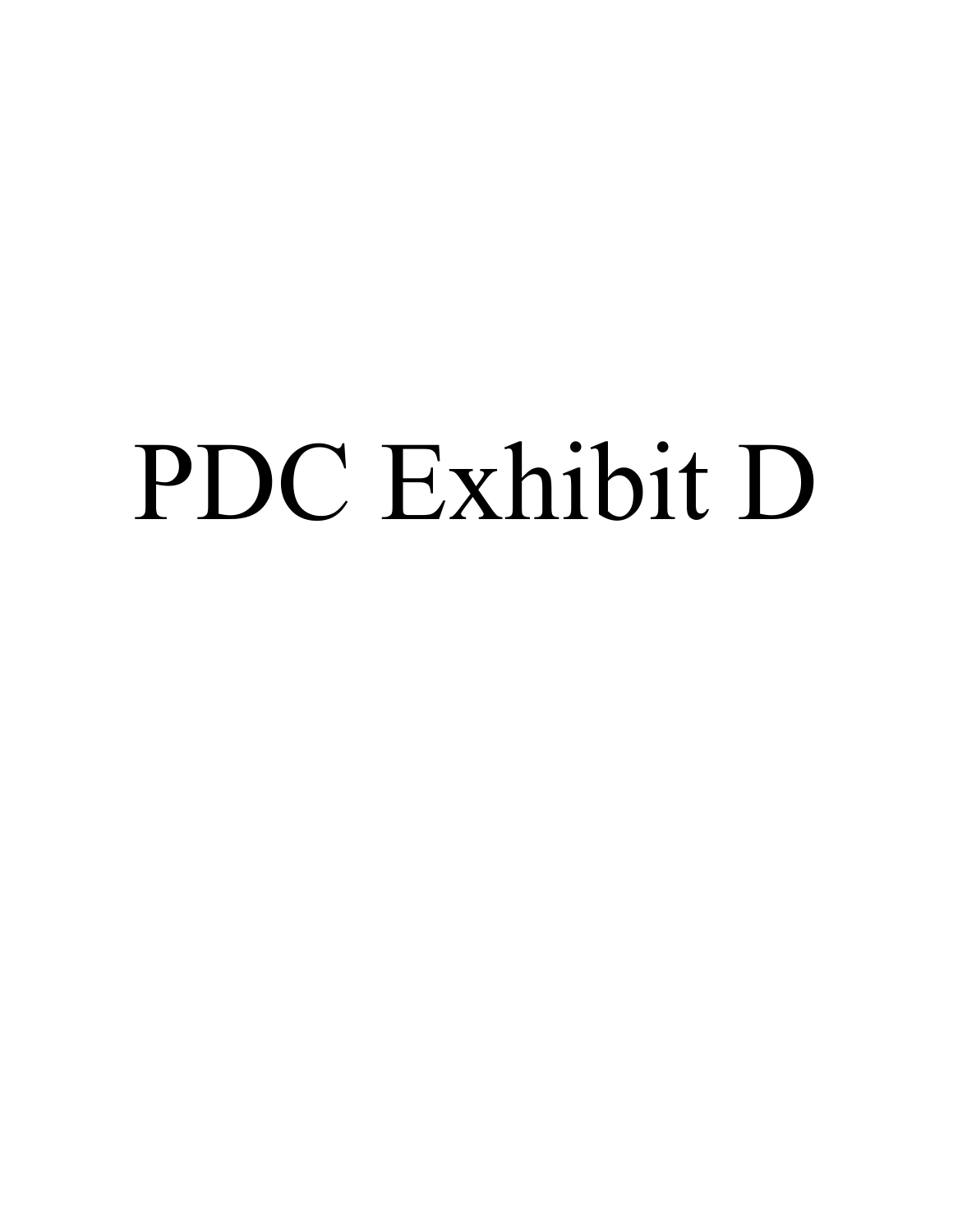

PUBLIC DISCLOSURE COMMISSION

711 Capitol Way Rm. 206, PO Box 40908 • Olympia, Washington 98504-0908 • (360) 753-1111 • FAX (360) 753-1112 Toll Free 1-877- 601-2828 • E-mail: pdc@pdc.wa.gov • Websit[e: www.pdc.wa.gov](http://www.pdc.wa.gov/)

May 17, 2022

Delivered electronically to Umair Shah at "ushahmd@gmail.com"

### **REQUEST FOR RECONSIDERATION HEARING NOTICE**

| Date and time:            | Thursday, May 26, 2022 at 1:00 p.m. |
|---------------------------|-------------------------------------|
| Place:                    | Remotely from Olympia               |
|                           | Live Audio and Online Transmission  |
| <b>Presiding Officer:</b> | <b>Public Disclosure Commission</b> |
| Authority:                | RCW 42.17A and WAC 390              |

On the above date, the Public Disclosure Commission will hold a hearing, pursuant to RCW 42.17A.120 and Chapter 390-37-150 WAC, to consider your Request for Reconsideration of the Commission's May 5, 2022 Order denying your request for a partial reporting modification.

Your participation in the hearing is not required, but the PDC recommends participation whenever possible. This will provide you the opportunity to answer any questions the Commission may have regarding your request that were not included in your written materials.

### **PARTICIPATING VIA MICROSOFT TEAMS**

The Enforcement Hearing will be audio and video recorded. Some Commission members and staff will be in-person at the PDC office in Olympian and some will join the meeting remotely.

### **PLEASE READ THE ENTIRE INSTRUCTION Prior to joining the meeting**

**How to participate remotely in the Washington State Public Disclosure Commission Meeting on May 26, 2022:**

Please note you may be prompted to download MS TEAMS App or use a supported browser: Microsoft Edge  $\bullet$  or Chrome  $\bullet$  for best performance.

Rev 4/2022